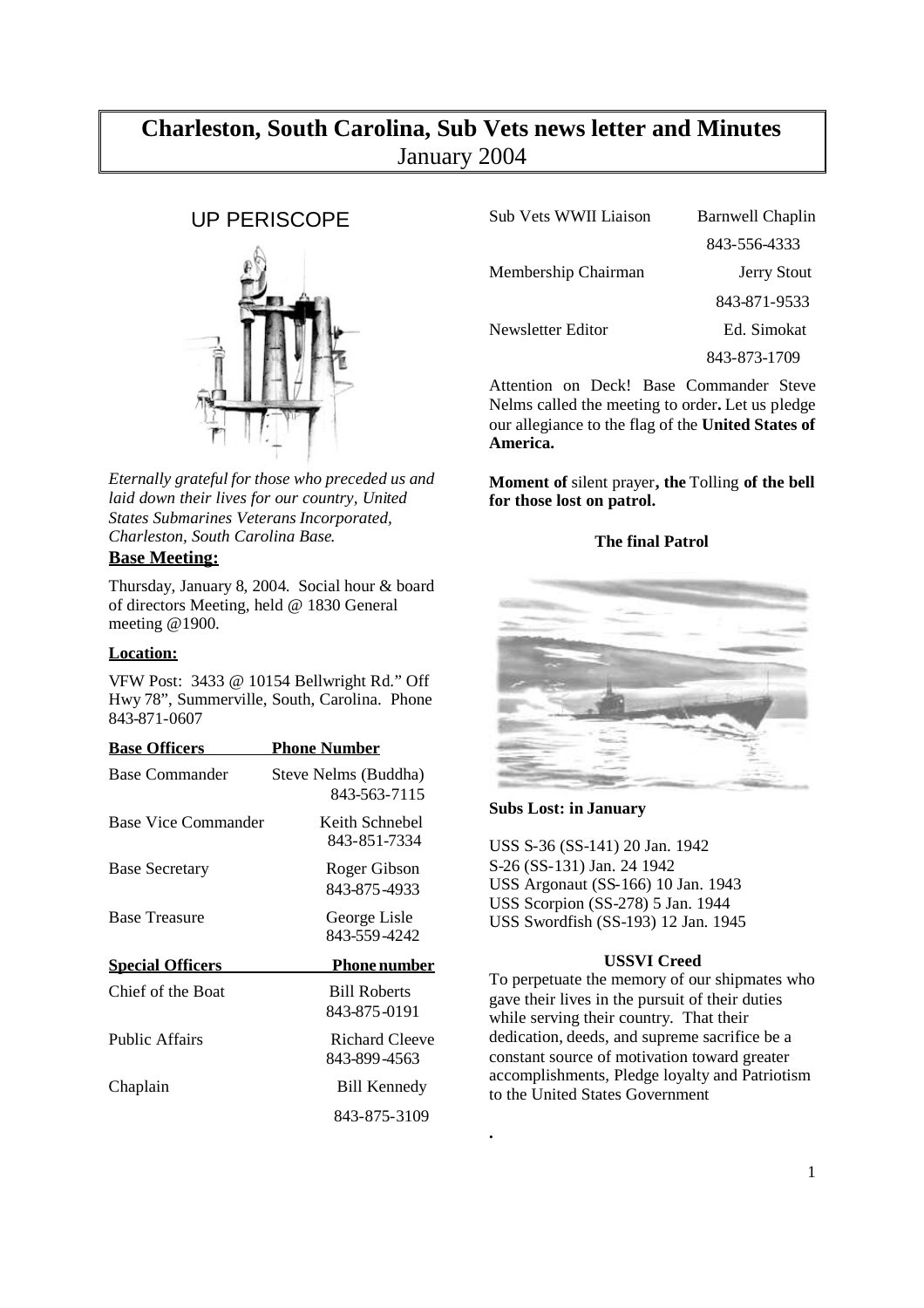#### **Base secretary**

There are no minutes for the December get together on the  $13<sup>th</sup>$  of December this was a social function to celebrate Christmas.

This was held at the **Elks Club** in Summerville in place of our regular meeting at the VFW post, the reason was **"Our Annual Christmas party"**

All hands mustered at 1300 for a social hour while the food was prepared and caesural dishes were set on the buffet style table what a good selection of different dishes we had along with four turkeys and two hams.

Shipmates and their wives gathered at the finger food table "hors d'oeuvres" to start this festive occasion.

At 1400 our Chaplin Bill Kennedy said the blessing and we all gathered at the table and filled our plates and found our respective tables.

I noticed the Torpedo men sat at one table, it must be due the language barrier no one could understand what they talk about anyway.

Then the electricians and IC men at an other, and oh yes the "Nukes" you could see the glow as they all bonded in chit chat each one trying to see who was smarter.

The fifty-fifty drawing was won by one **Torpedo man,** I wonder if his wife has told him yet?

#### **Base Commander**

Thanks to all hands who attended/participated in all the Parades, (three parades), we took first place in Harleyville, second in Summerville and second in St George, good job shipmates.

#### **Summerville!**

Was a little suspect; we got **"Busted"** before we turned on Main Street for throwing candy **"Ricky Collins".**

Thanks to the Crippled "SOB" for walking along the side of the float throwing and handing out candy while the rest of the able body slobs sat on the float and watched.



**Special thanks** to our Chief **Lee Allison** he gave us a 120% as always in the kitchen and in the set up planning also to all others who helped for this event, again **thank you**.

Our head count was about 88-90 (plus or minus a few must have been George Gallagher's egg nog I was seeing double) for our event; a good time was had by all.

Thanks (again) to all who helped in the setup and clean up at the Elks for our Christmas party.

### **Special projects**

A special thanks to **Stan** and **Jim** for fabricating a storage cabinet I wish I could say Stan had an extra set of hands to help, But! I guess **"one** hand" is better then none.



The cabinet will be used by us at the VFW post, this way we don't have to transport items for each meeting, (Now we have to insure we bring the **key** to open it)!

**All Hands listen up**

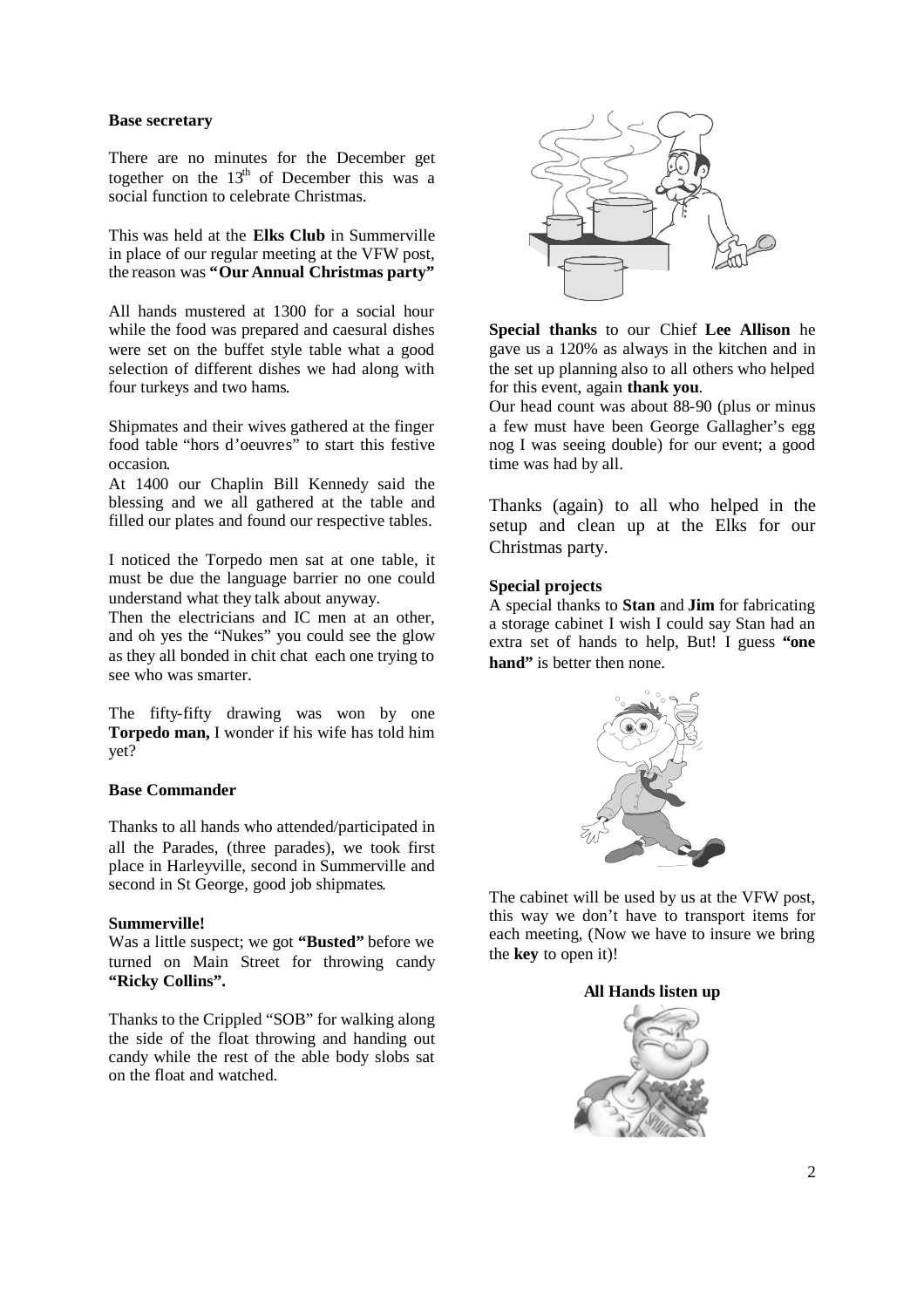#### **Dues**

These are **due at the first of the month**, please be prompt, see our new "membership Committee Chairman **Jerry Stout**" between both of us this should operate smoothly, remember we want **checks** if you bring "cash" you will have to fill out an application so we can staple the monies to who it came from and bring the **right amount of cash**, if you are a life member of National, it is \$15 for Charleston base, if you are a yearly member National and are current in your dues it is \$25 total, \$10 for National and \$15 for us, if you are a new member then it is \$35, \$20 for National (first year) and \$15 for Charleston, for those who are life members National and Charleston, sit back and Enjoy!

#### **Hunley precession in April**

The list has been posted on our web site with still more names coming in, I think we are near 60 names at this time.

#### **Cob Corner**

I hope all had a great year and hope you are blessed during 2004. May you have good health and prosper. I want to thank everyone for you help and great food during the Base's Christmas get together. It still amazes me how so many ugly sailors ended up with such charming and beautiful women. Although I do not believe in political correctness Becky sometime edits my masterpieces and refuses to let me use the word broad. I thank you all for a wonderful day of warmth and friendship.

We have a pretty good workload for the up coming year. We may have to form a few more committees to take care of some of the projects as we grow and have larger events. I believe Roger counted 92 attendees for this year's party.

We will be commencing work on the Little David in early January. Our first meeting will be on 8 January 2004 at the VFW post. February 17 is the memorial service at Breeches inlet for the last Hunley crew. This year's District Convention will be just down the road in Jacksonville in early May.

**All DINKS** are requested to bring money and pay your dues.

**PLEASE FILL OUT A LEGIBLE SLIP WITH YOUR NAME, AMOUNT HANDING IN ETC**. It gets too hard for the secretary to keep good records if 10 people decide to pay at once.

Dues are due by 1 January. If you haven't paid

you are DINK. There is a 3 month grace period

and if you haven't paid by **1 April, you will be**

**dropped from the rolls locally and National.**

(To re join you will have to start over and pay

the 20 start up fee vs. the 10 dollar sustaining

dues) National \$10.00/year **OR** pay up to be a

life member

Base \$15.00/year **OR** pay up to be a base life member (must be a national life member to be eligible to become a base life member).

Bill Roberts, **COB** of the MOB

# **More Notes from the Secretary!**

### **Continue Praying for our troops**

Lord Keep them out of harms way be with them always send your **angels** to watch over them.

#### **Cobs reminder**



**Next Meeting, January 8, 2004 same old place and time**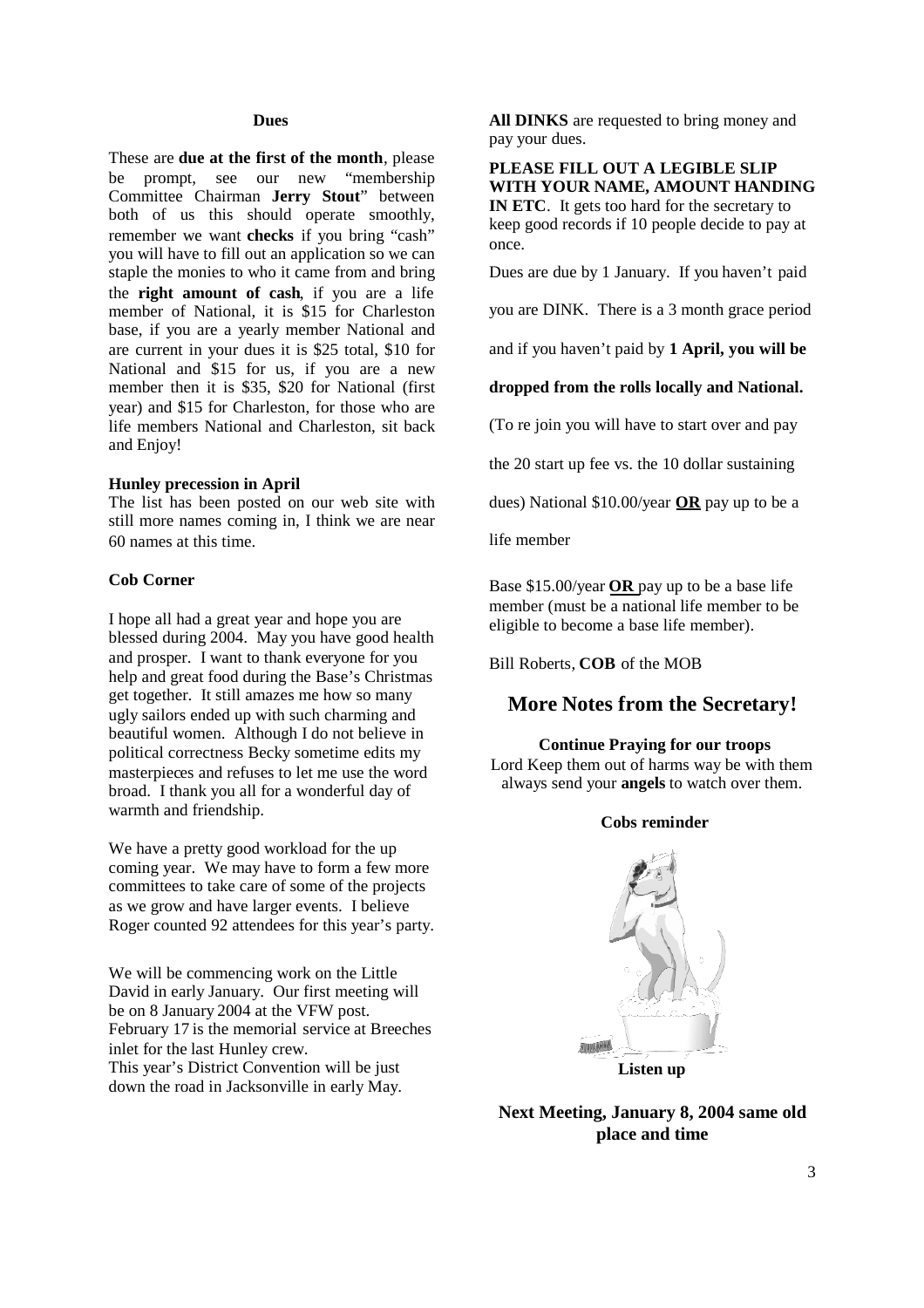# **"Happy Birthday"**



To; Hansen, Kirk, Simokat, Welch and Maybe

**Guest speaker** January meeting is **Jim Eckles** on the loss of **t**he "*USS Cochino SS-345"*





**Store keeper "Curley"**

Shirts, patches and other items are available at the meeting, **special orders** for the **dolphin ties** will be taken at the meeting in **January** the cost approx **15/20** dollars, and the address will be put on the web site for those not in our area that want the ties, one site is Ron martini patch shop.

#### **The Dolphin tie is the uniform tie for the Hunley funeral precession.**

**Sub-vets WWII**



**Randy Bognar WW11 base Secretary.**

**Reminder Amberjack memorial**! White point gardens On February 14, 2004: at 1300 hours.



**WW11 Sub-vets** meeting February 19<sup>th</sup> at Ryan's in Summerville, time at 1200 hours.

The massing of the colors at the **Citadel** in Charleston, this is quite an event and is to Honor our **Flag**, all the services and organizations are there to celebrate in this event, but only a couple of us showed up last year, I believe Joe Clarkin and Randy and one other, we should be able to do better then that, all flags are flown the WW11 and sub-vets are among the many different ones further information will follow.

## **Hunley, Sy Mabie**

# **The Hunley memorial service is on the! 17th of February**, **2004.**

We will need at least (**13 members**) to attend the ceremony at Sunrise Presbyterian Church, **at Breeches** inlet, the uniform, blue blazers with Dolphins. During the service we will be presenting the **widows a rose**, 13 in all for each crew member lost! For those who make this commitment **"you must be there! For those who missed last year it was really impressive"!**